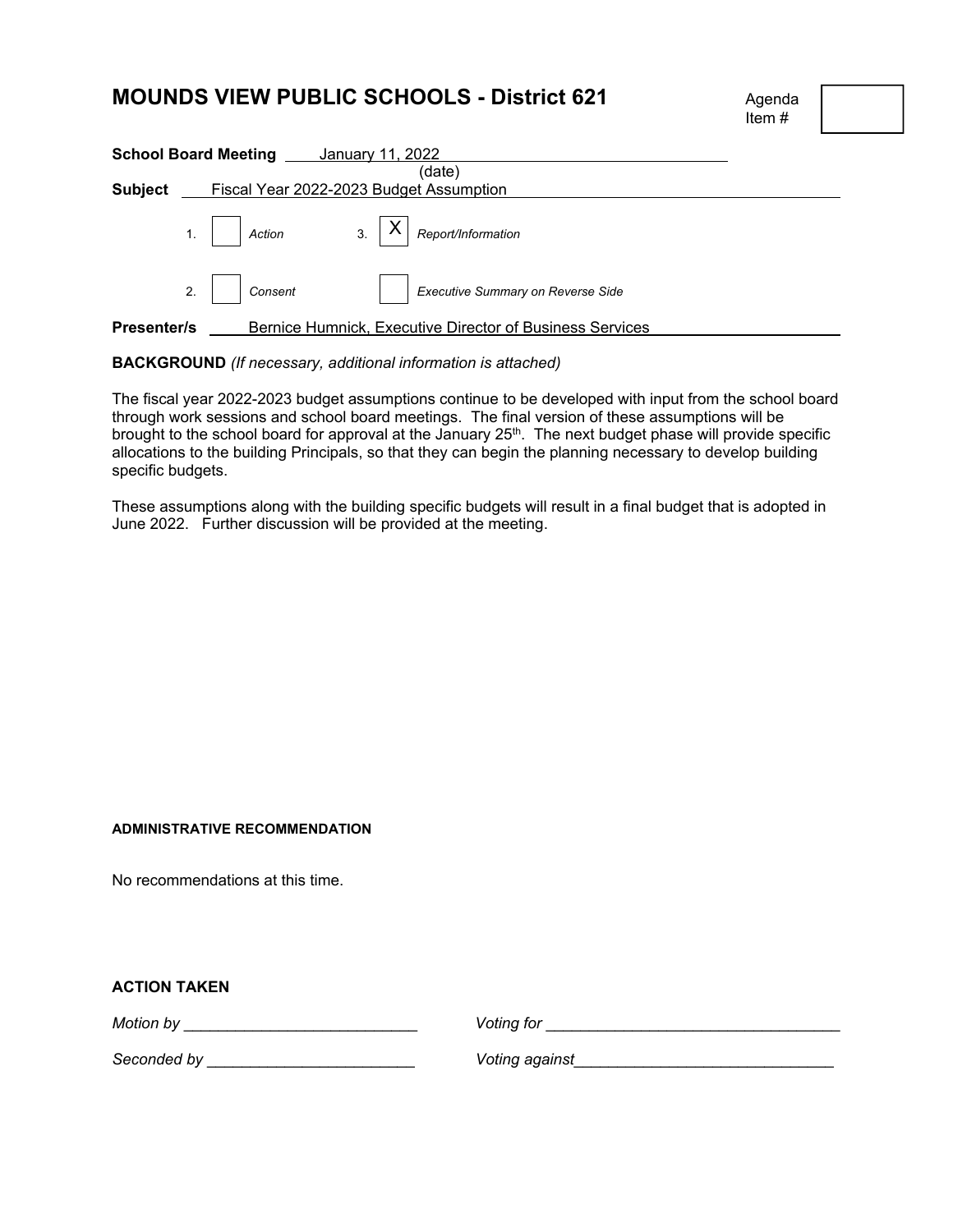#### MOUNDS VIEW PUBLIC SCHOOLS GENERAL FUND BUDGET ASSUMPTIONS 2022-2023

The following assumptions are based on information taken from the original budget for the current school year 2021-2022, School Board input and any pertinent legislative actions taken during the 2022 session.

### **Revenues:**

- 1. Fiscal Year 2022-2023 district wide weighted pupil units are projected at **12,338.40**. This is based on the October 2021 enrollment counts with adjustments for the natural loss of the 12 grade students, and a natural increase for the estimated kindergarten students. Birth data from the MN Department of Health have been used for kindergarten projections. In addition, current year migration patterns were applied for the remaining grade levels and grade level weightings were applied. Nonresident enrollments options will remain closed for Fiscal Year 2022-2023. Nonresident enrollment is projected at approximately 5% of resident enrollment. The student counts are as follows:
- 2. General Education Revenue will be projected as follows:

The basic formula will be projected at \$**6,863** per adjusted pupil unit. This represents a 2% increase over the fiscal year 2021-2022. Pupil units will be calculated using a weighting factor of 1.0 for kindergarten, 1.0 for grades 1-6, and 1.2 for grades 7-12.

- 3. The operating referendum will be projected based on a total of \$1,820.71 per adjusted pupil unit.
- 4. Special education aid will be based on state formula calculations for FY22-23.

## **Instructional Expenditures:**

5. K-12 instructional programs will be based on the following School Board class size assumptions.

> Elementary Classrooms: 90 % of Elementary classrooms will fall within the following ranges:

| K-1     | 22-27     |
|---------|-----------|
| $2 - 3$ | $23 - 30$ |
| $4 - 5$ | 26-32     |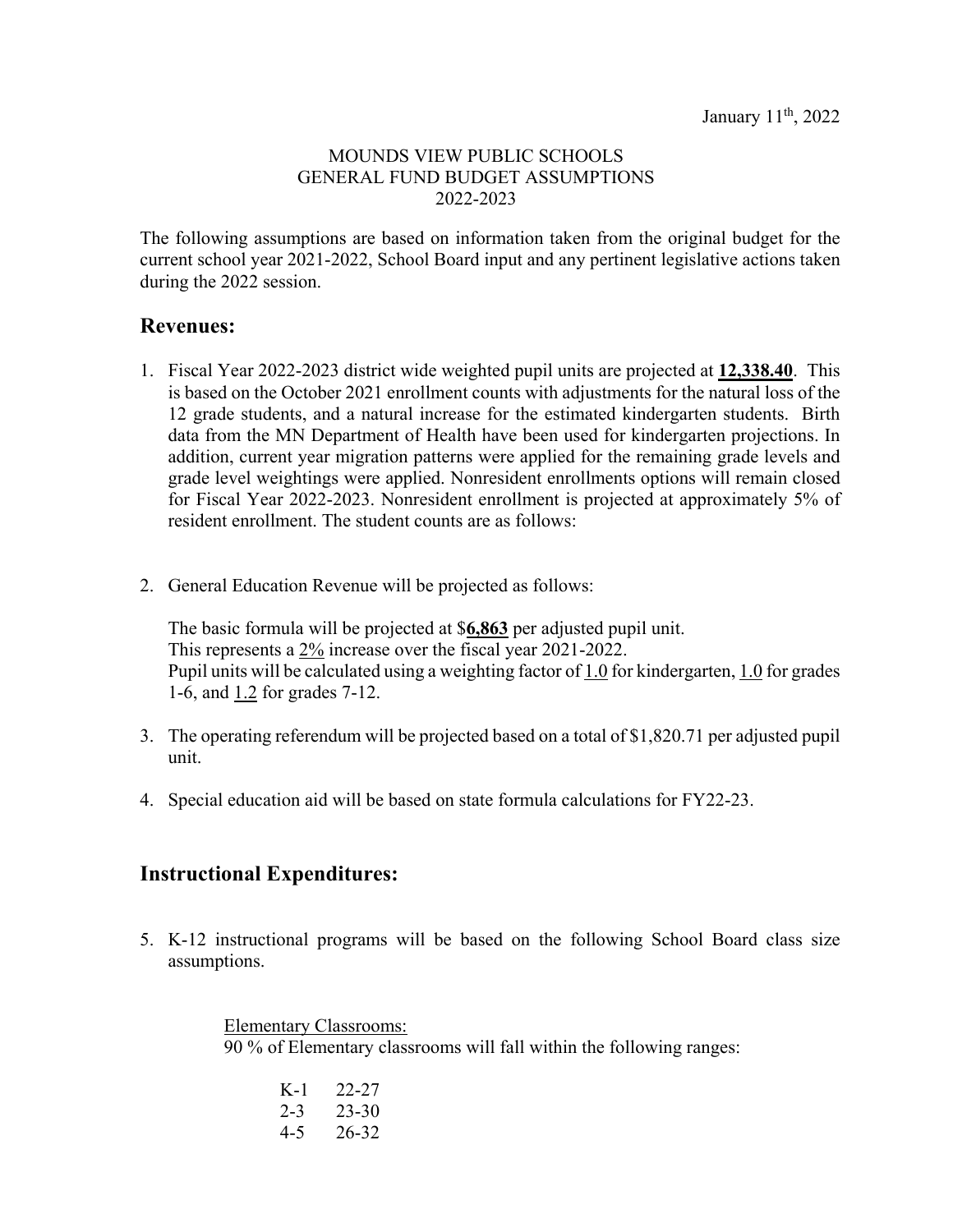Middle School Classrooms:

90 % of Middle school core classrooms (Science, Social Studies, Language Arts, Math) will not exceed the following:

Core Programs 30 Non-Core Programs Variable

High School Classrooms: 90 % of High School core classrooms (Science, Social Studies, Language Arts, Math) will not exceed the following:

 Core Programs 34 Non-Core Programs Variable

- 6. The Superintendent will have 9 FTE's available for K-12 targeted instructional interventions.
- 7. Compensation for employees will be capped at mid-range of our comparative market.

## **Instructional Support Expenditures:**

- 8. Compensatory revenue will be distributed based on state formulas.
- 9. Transportation program will maintain walking distances to 2 miles for all school sites. A fee of \$225 per student during the registration timeframe will be required for services within the 2 miles. Families who qualify for free-and-reduced lunch will receive a fee waiver. The family maximum is set at \$500. The transportation fee will be waived for the students attending the Kindergarten centers at Snail Lake and Pike Lake.
- 10. Professional development set aside revenues will be accomplished the same as the current year.
- 11. The high school activities budget will be maintained so that it supports the essential core cost necessary to provide opportunities for student connectedness beyond the school day. Families who qualify for free-and-reduced lunch will receive a fee waiver. The family maximum is set at \$700.
- 12. The base supply allocations will be as follows:
	- Elementary allocation for Kindergarten will be \$93.89 per student
	- Elementary allocation for Grades 1-5 will be \$81.55 per student
	- Middle school allocation for grades 6-8 will be \$107.39 per student
	- Senior high school allocation for grades 9-12 will be \$138.21 per student